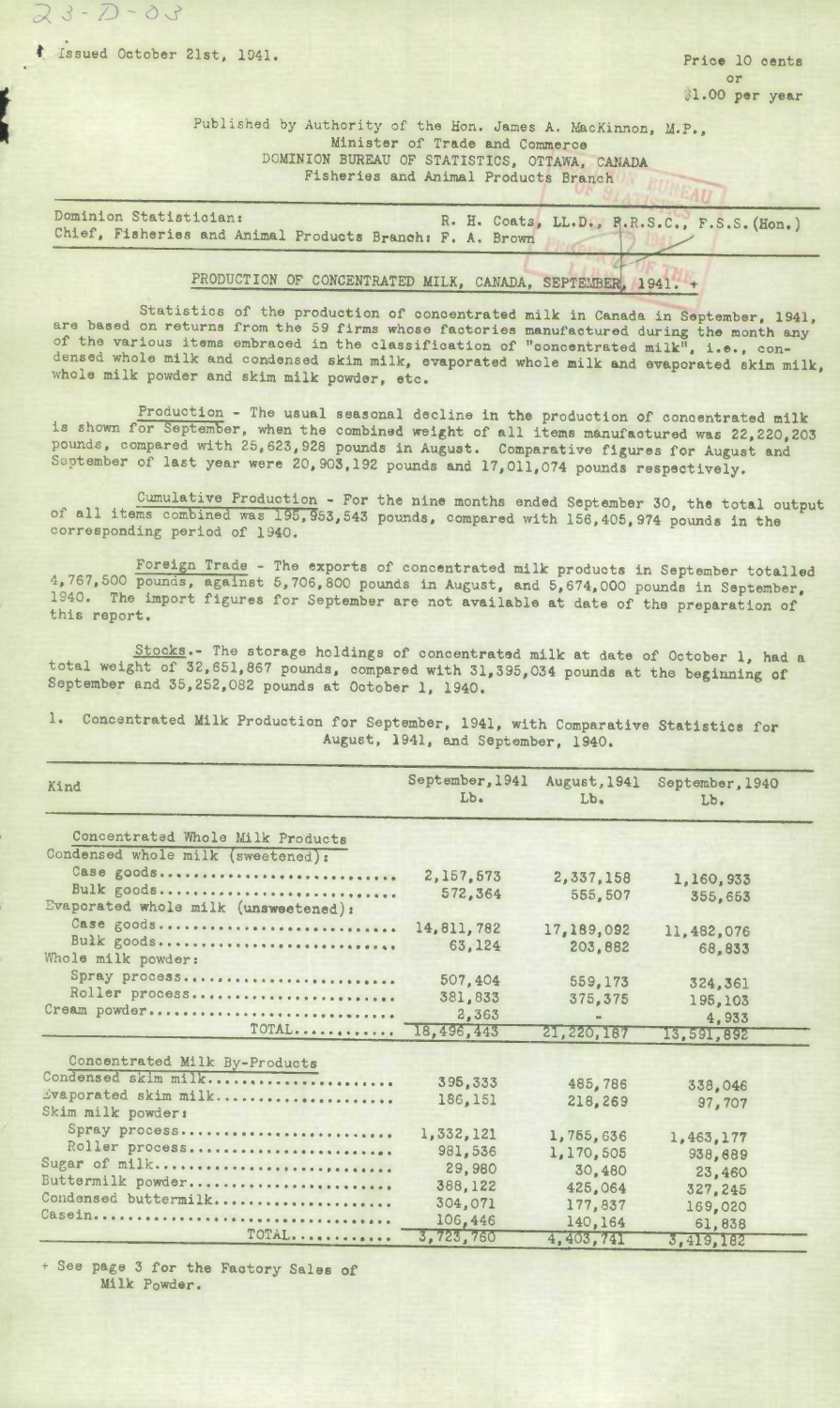**REPORT OF STREET** with commission of himself water and the greveriant of hunter stars scourant the some for telecome ACCESS . ANALLY . PRIVATE AND TO UNKNIN WATERS OF **TANA AREA DE LA PERSONA DE LA PERSONA DE** 20 TH TALL LUADA - XITE TELEVISIONE TO ACLIENCE . It is a series of a spars of aller a suprements showners we as the set of lingen van die 1918 van de eerste keine gemie uite sie van de gebeuren.<br>De eerste gemieste van de gemie van de eerste gemieste teen van de gemeenste van de eerste van de gemieste va lettes realisable; it supports of publications in contract as andorroes la carta compañía que compositivamente compañía en la compañía . Mathews and sounders wirespread for the test process of the wife-the size interfering Net yangsi 1971, sajaingok ONE L'avocarat dires. **All specific of third order into the** Frema La 应信保险  $-63.560$ 바이 구축 **BANGHAL Compiled Address Barba** Shib, Mill **ALBERT** A SUPPLE PALL RICH **Which I have the Second Property DELLIST** en pour **MOLAR BA 64 GERA** ansijour. fitin dinya<br>Cik, 1<mark>4</mark>94 ter place. 引起しておれ **BOS 2004 FALSAT CAS ... (4) COLLEGE LOCATION** Tel service Marshall, **GARAGE Stophone May bar** AL. . . . . . misk at rister, wit is a sort Lee Bread of East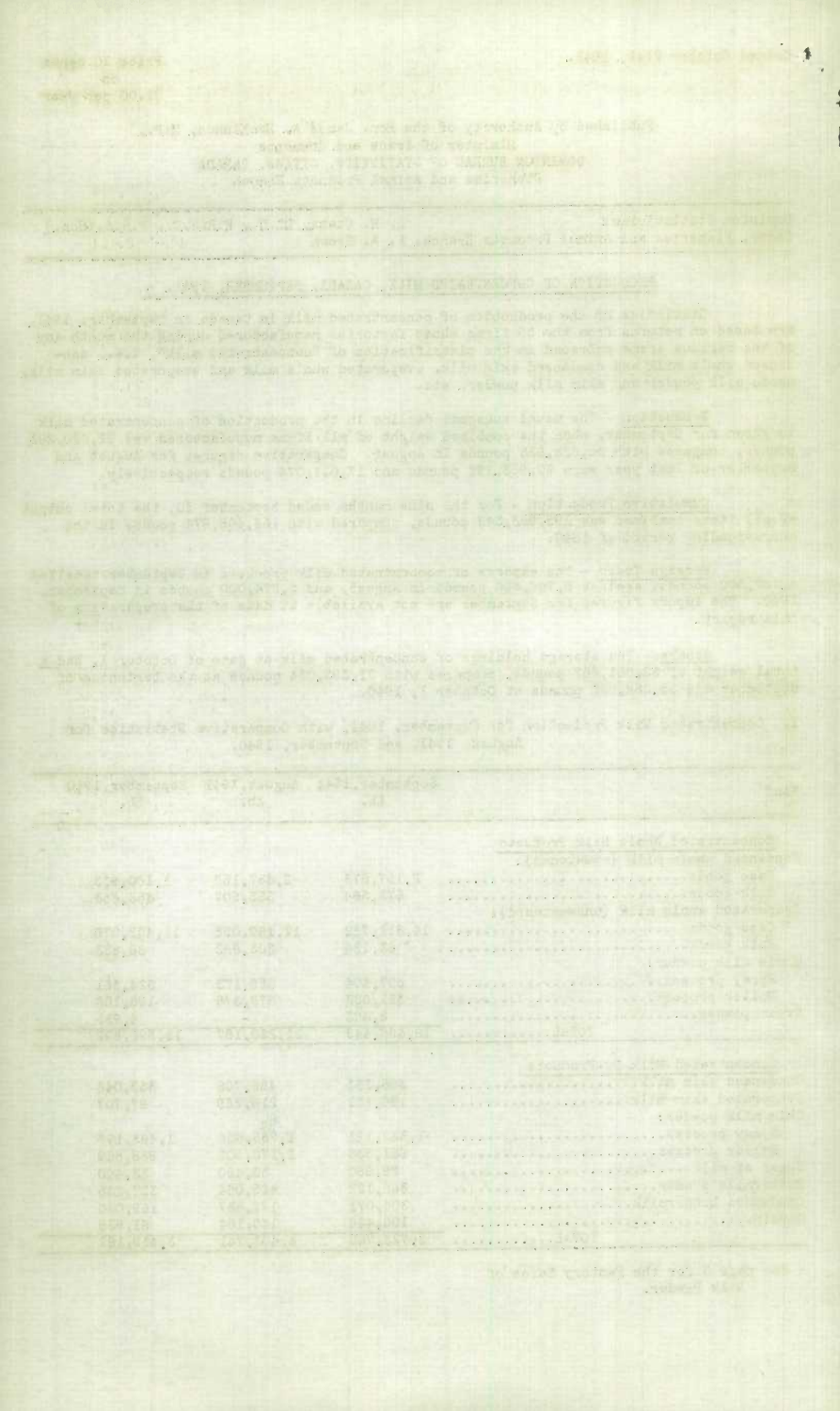| $-2-$ |  |  |
|-------|--|--|
|-------|--|--|

|  | Cumulative Production of Concentrated Milk for the Nine Months Ended September 30, |  |  |  |
|--|------------------------------------------------------------------------------------|--|--|--|
|  | $1041$ sith Companitor Ctotlation for the Wine Houths Ended Contember 20, 1040     |  |  |  |

| 1941, with Comparative Statistics for the Nine Months Ended September 30, 1940,                                                                                                                                                |               |                                 |
|--------------------------------------------------------------------------------------------------------------------------------------------------------------------------------------------------------------------------------|---------------|---------------------------------|
|                                                                                                                                                                                                                                |               | Nine Months ended September 30, |
| Kind                                                                                                                                                                                                                           | 1941          | 1940                            |
|                                                                                                                                                                                                                                | Lb.           | Lb.                             |
| Concentrated Whole Milk Products                                                                                                                                                                                               |               |                                 |
| Condensed whole milk (sweetened):                                                                                                                                                                                              |               |                                 |
| Casa goods                                                                                                                                                                                                                     | 13,582,431    | 6,375,714                       |
| Bulk goods                                                                                                                                                                                                                     | 4,289,609     | 3,382,785                       |
| Evaporated whole milk (unsweetened):                                                                                                                                                                                           |               |                                 |
| Case goods                                                                                                                                                                                                                     | 136, 366, 736 | 108,862,164                     |
| Bulk goods                                                                                                                                                                                                                     | 1,402,576     | 540.737                         |
| Whole milk powder:                                                                                                                                                                                                             |               |                                 |
| Spray process                                                                                                                                                                                                                  | 4,511,863     | 4,439,149                       |
| Roller process                                                                                                                                                                                                                 | 2,366,071     | 1,262,930                       |
| Cream powder                                                                                                                                                                                                                   | 11,442        | 12,053                          |
|                                                                                                                                                                                                                                | 162,530,728   | 124,875,532                     |
| Concentrated Milk By-Products                                                                                                                                                                                                  |               |                                 |
| Condensed skim milk                                                                                                                                                                                                            | 3,586,385     | 3,134,886                       |
| Evaporated skim milk                                                                                                                                                                                                           | 1,268,500     | 673,327                         |
| Skim milk powder:                                                                                                                                                                                                              |               |                                 |
| Spray process                                                                                                                                                                                                                  | 12,631,941    | 13,690,875                      |
|                                                                                                                                                                                                                                | 9,738,577     | 8,186,439                       |
| Roller process                                                                                                                                                                                                                 |               |                                 |
| Sugar of milk                                                                                                                                                                                                                  | 203, 153      | 211,273                         |
| Buttermilk powder                                                                                                                                                                                                              | 3,549,419     | 3,437,285                       |
| Condensed buttermilk                                                                                                                                                                                                           | 1,376,919     | 1,185,716                       |
|                                                                                                                                                                                                                                | 1,067,921     | 1,010,641                       |
| TOTAL concernations and the contract of the second state of the second state of the second state of the second state of the second state of the second state of the second state of the second state of the second state state | 33, 422, 815  | 31,530,442                      |

3. Imports and Exports of Concentrated Milk Products, September, 1941, with Comparative Statistics for August, 1941 and September, 1940 (a)

|                    | Quantity Imported |                   | Quantity Exported |           |                     |                               |
|--------------------|-------------------|-------------------|-------------------|-----------|---------------------|-------------------------------|
|                    | September         | August            | September         | September | August              | September                     |
| Kind               | 1941              | 1941              | 1940              | 1941      | 1941                | 1940                          |
|                    | $Lb$ .            | $_{\text{1b}}$ .  | $Lb$ .            | Lb.       | Lb.                 | Lb.                           |
| Condensed milk     | (b)               | $\frac{1}{2}$     | $\frac{1}{2}$     |           | 1,868,900 2,243,600 | 763,500                       |
| Evaporated milk    |                   | $\longrightarrow$ | $\frac{1}{2}$     |           | 2,887,100 2,878,900 | 4,638,000                     |
| Whole milk powder. | (b)               | 1,447             | 455               | 497,600   | 563,000             | 175,200                       |
| Skim milk powder   |                   | $\frac{1}{2}$     | $\sim$            |           | 13,900 21,300       | 97,300                        |
| Casein             | (b)               | 283,336           | 220,859           |           |                     |                               |
| TOTAL              | $\mathbf{b}$      | 284,783           | 221.314           |           |                     | 4,767,500 5,706,800 5,674,000 |

4, Stocks (c) of Concentrated Milk in Cold. Storages, Warehouses, and Dairy Factories October. 1, 1941 with Comparative Statistics for September 1, 1941 and October 1, 1940.

|                                  | Detober 1,1941   | September 1,1941 October 1, 1940 |                 |
|----------------------------------|------------------|----------------------------------|-----------------|
| Kind                             | $Lb.$ (d)        | Lb.                              | 10 <sub>o</sub> |
| Concentrated Whole Milk Products |                  |                                  |                 |
| Condensed whole milk             | 1,412,791        | 1,371,016                        | 867,416         |
| Evaporated whole milk            | $27,145,085$ (e) | $25,404,572$ (e)                 | 27, 511, 786    |
| Whole milk powder:               |                  |                                  |                 |
| Spray process                    | 620,735          | 760,636                          | 1, 471, 464     |
| Roller process                   | 421,149          | 301,597                          | 243,053         |
| Cream powder                     |                  |                                  | 5,853           |
| TOTAL Whole Milk Products        | 29,599,760       | 27,837,821                       | 30,099,572      |
| Concentrated Milk By-Products    |                  |                                  |                 |
| Condensed skim milk              |                  |                                  | 218,079         |
| Evaporated skim milk             | 40,388           | 128,207                          | 11,497          |
| Skim milk powder:                |                  |                                  |                 |
| Spray process                    | 1,359,940        | 1,422,179                        | 2,543,597       |
| Roller process in bags           | 523,715          | 520,748                          | 649,273         |
| Roller process in barrels        | 628,323          | 877,838                          | 924,412         |
| Buttermilk powder                | 345,686          | 362,881                          | 554,814         |
| Casein                           | 154,055          | 245,360                          | 250,838         |
| TOTAL Milk By-Products           | 3,052,107        | 3,557,213                        | 5,152,510       |
|                                  |                  |                                  |                 |

External Trade Report - "Imports and Exports of Milk and Its Products and Eggs". Not yet available. (c) Owned and held by and /or for manufacturers,

Agricultural Branch - Revised to date of October 15, 1941.

In addition there were amounts held by wholesale grocers, as follows:  $12,024,805$ lb. at date of October 1, 1941, and 11,890,751 lb, §t date of September 1, 1941.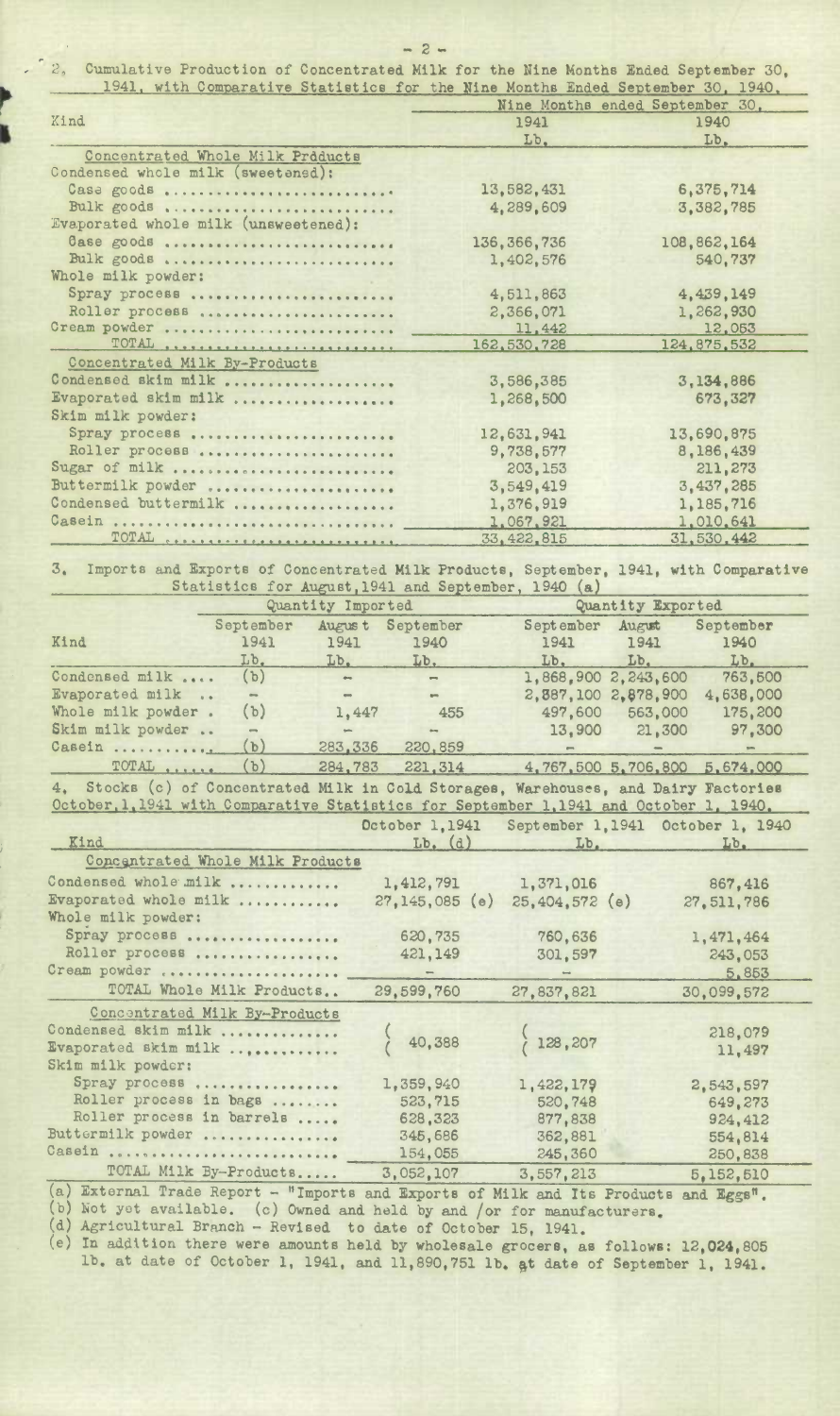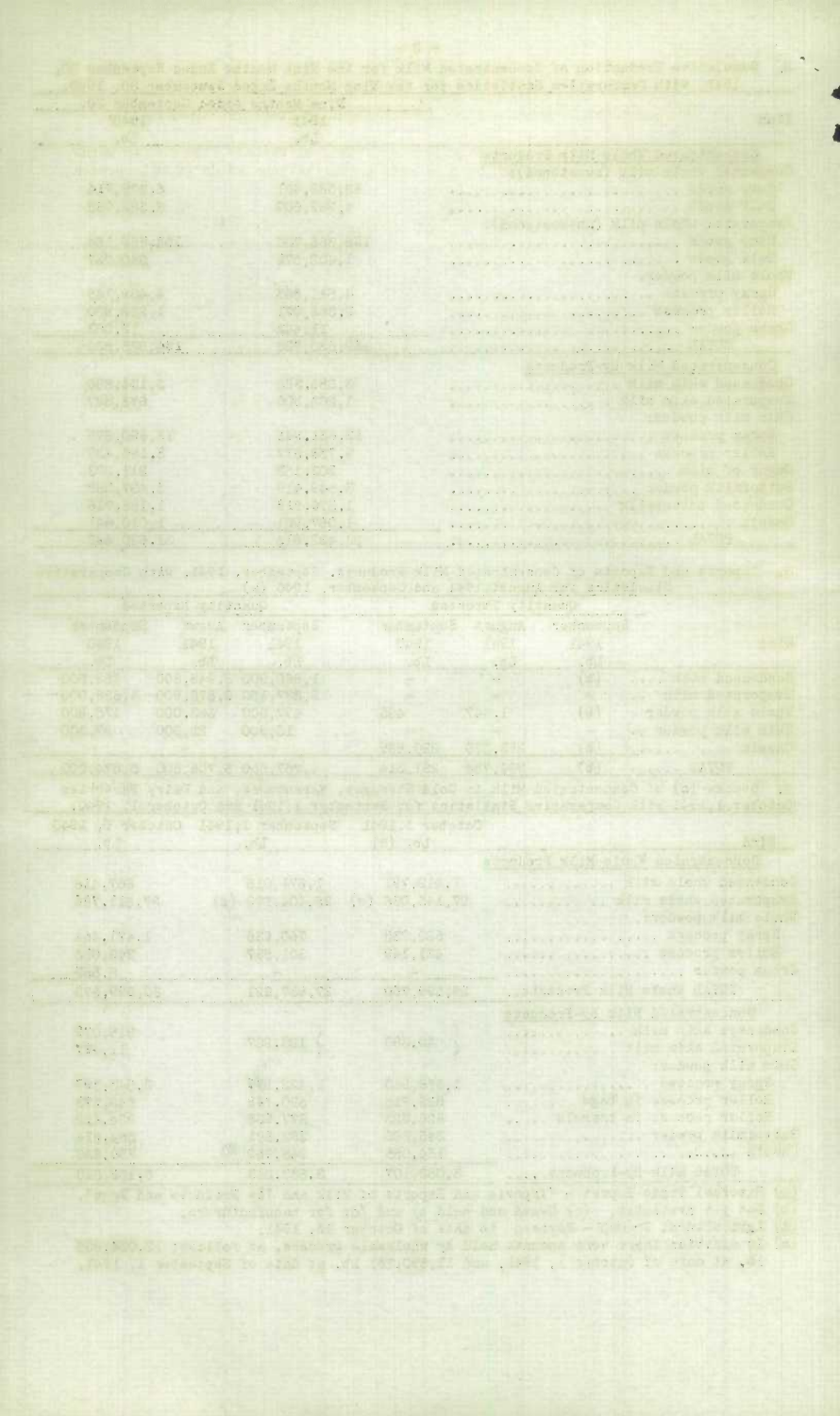## REPORT ON THE FACTORY SALES OF MILK POWDERS, CANADA, SEPTEMBER, 1941.

The statistics of the present report are based on returns from the 45 manufacturers whose plants sold. during the month any of the various kinds of milk powder or casein,

**I** 

 $\overline{\phantom{a}}$ 

| Kind                                                                    | Quantity<br>sold          | Total<br>value | Average<br>price<br>per 1b. |
|-------------------------------------------------------------------------|---------------------------|----------------|-----------------------------|
| Whole milk powder (bulk goods)<br>spray process                         | 1 <sub>b</sub><br>131,230 | \$<br>37,327   | cents<br>28,44              |
| Whole milk powder (bulk goods)<br>roller process                        | 98,034                    | 19,269         | 19.66                       |
| Buttermilk powder - roller process                                      | 464,047                   | 35,484         | 7.65                        |
| Skim milk powder (bulk goods)<br>spray process                          | 1,263,650                 | 137, 161       | 10.85                       |
| Skim milk powder (bulk goods) - roller<br>process for human consumption | 831,498                   | 69,444         | 8,35                        |
| Skim milk powder - roller<br>process for animal consumption             | 530, 537                  | 42,976         | 8.10                        |
| Casein (commercial acid)                                                | 105,765                   | 16,753         | 15.84                       |
| Total value                                                             |                           | 358,414        |                             |

**1. Sales of Milk Powder, September, 1941.** 

2. Cumulative Sales of Milk Powder, February to September, 1941, **inclusive,** 

| Kind                                                                   | Quantity<br>sold | Total<br>value | Average<br>price<br>per lb. |
|------------------------------------------------------------------------|------------------|----------------|-----------------------------|
|                                                                        | 1 <sub>b</sub>   | $\dot{s}$      | cents                       |
| Whole milk powder (bulk goods)<br>spray process                        | 741,455          | 215,915        | 29.12                       |
| Whole mflk powder (bulk goods)<br>roller process                       | 951,378          | 185,285        | 19.48                       |
| Buttermilk powder - roller process.                                    | 3,130,781        | 226,582        | 7.24                        |
| Skim milk powder (bulk goods)<br>spray process                         | 11,051,107       | 1,153,950      | 10.44                       |
| Skim milk powder (bulk goods) -roller<br>process for human consumption | 6,121,897        | 488,398        | 7.98                        |
| Skim milk powder - roller<br>process for animal consumption            | 3,760.184        | 281,489        | 7.49                        |
| Casein (commercial acid)                                               | 1,271,192        | 174,233        | 13,71                       |
| Total value                                                            |                  | 2,725,852      |                             |